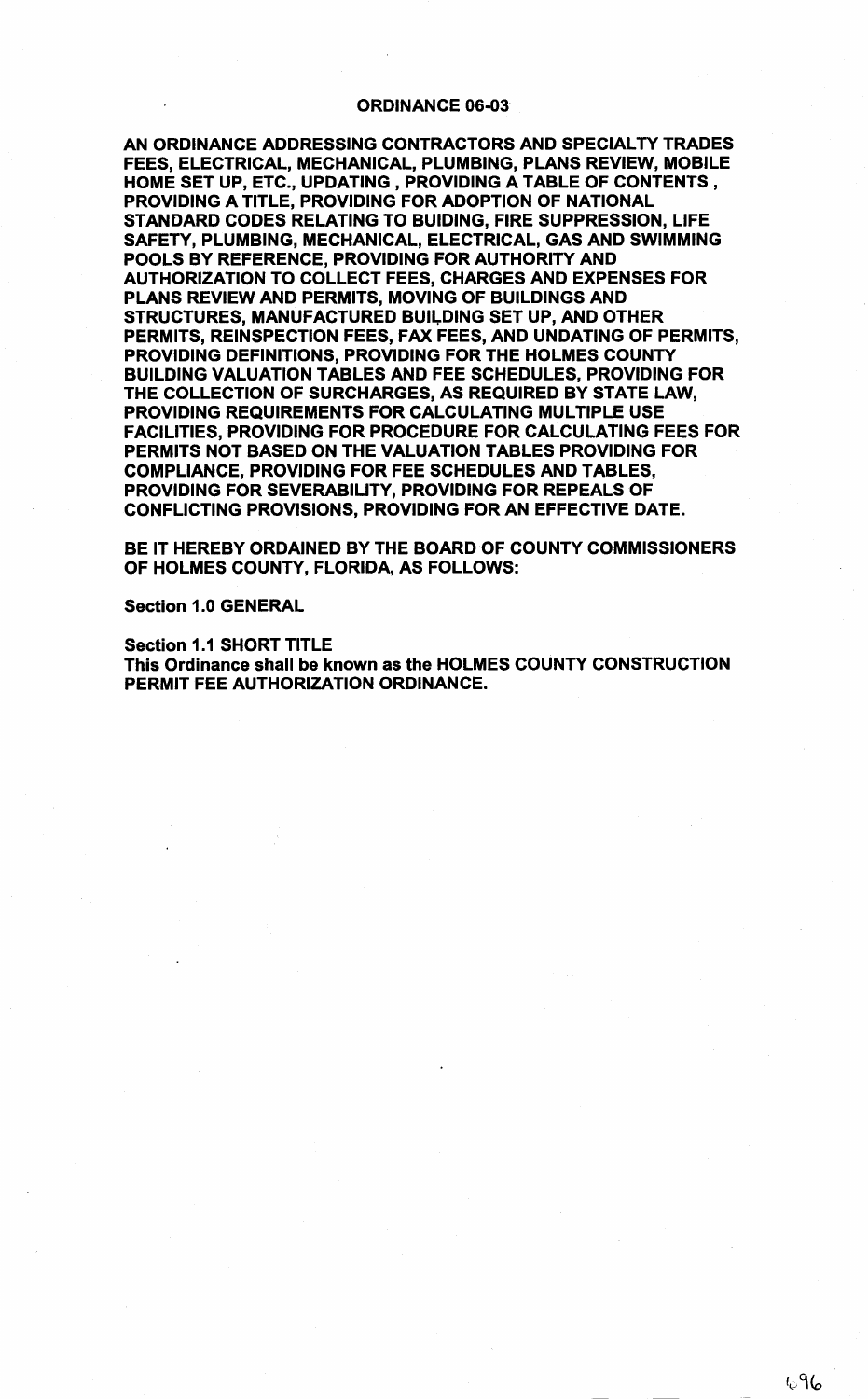# SECTION 1.2 AUTHORITY.

- to Florida **Statutes 125.01,** the **Board of County** Whereas, parsuant Commissioners of HOLMES County, Florida is authorized to adopt codes by reference for the Construction of buildings and structures
- Whereas, the adoption of these codes is necessary to facilitate the proper construction and maintenance activities of buildings and structures within the limits of HOLMES County, Florida, to protect the health, safety and welfare of citizens and visitors;
- Whereas, pursuant to Florida Statutes 125.56, the Board of County Commissioners of HOLMES County, Florida is authorized to set and collect reasonable fees for the renew and issuance of construction permits and;
- Whereas, pursuant to Florida Statutes 468.631 and 553.721, the Board of County Commissioners of HOLMES County, Florida is required to collect surcharges mandated by the State of Florida;
- Whereas, current construction permit fees have been in effect within the County for sometime and;
- Whereas, horetofore there has been no fees to cover the cost of plans review and other aspects of plans review and the issuance of permits
- Whereas, permit fees have not kept pace with the cost of conducting plans reviews and issuing permits;
- Therefore, it is hereby declared by the Board of County Commissioners of HOLMES County that the following codes and requirements and the authorization of fees are in full force and effective upon adoption by the Board of County Commissioners of HOLMES County, Florida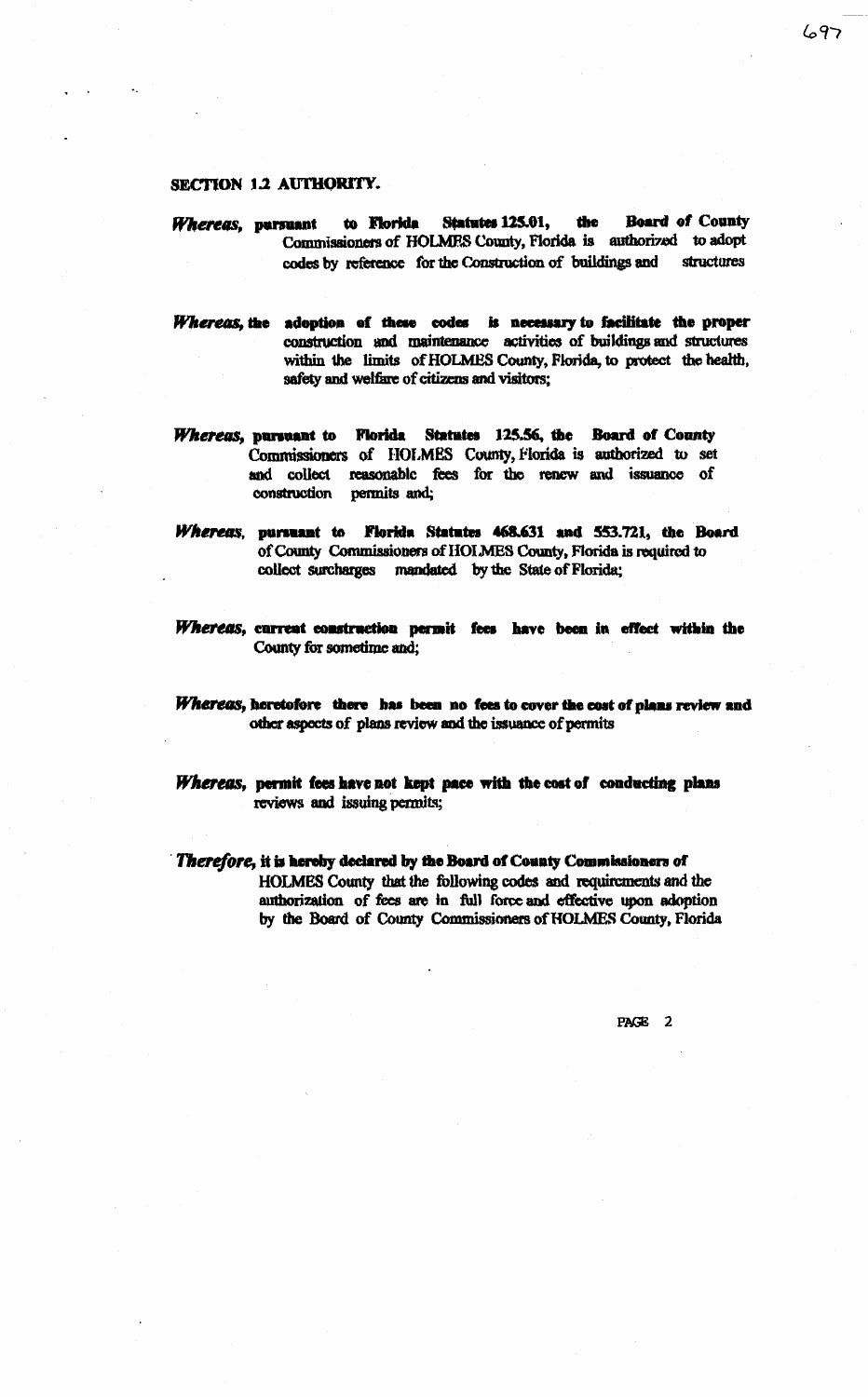# **SECTION 1.3 CODES ADOPTED BY REFERENCE.**

- The permittee will be responsible for compliance to all codes and A. ordinances adopted by local, state and federal agencies. The following specific codes and subsequent amendments are hereby adopted by reference and are to be considered the minimum standards with which compliance is required for construction of any improvements in HOLMES County, Florida
	- 1. The Building Code shall be the Florida Building Code  $-$  Building, 2004 Edition, including the appendix.
	- The Residential Code shall be the Florida Building Code Residential, 2004 Edition.
	- 3. The Existing Building Code shall be the Florida Building Code Existing Building, 2004 Edition.
	- 4. The Accessibility Code shall be Chapter 11 of the Florida Building Code-**Building 2004 Edition.**
	- 5. The Energy Efficiency Code shall be Chapter 13 of the Florida Building Code - Building, 2004 Edition.
	- 6. The Electrical Code shall be the National Electrical Code 2005 Edition.
	- 7. The Plumbing Code shall be the Florida Building Code-Plumbing, 2004 Edition.
	- 8. The Mechanical Code shall be the Florida Building Code-Mechanical, 2004 Edition
	- 9. The Gas Code shall be the Florida Building Code Fuel Gas, 2004 Edition.
	- 10. The Swimming Pool Code shall be Chapter 4, Section 424 of the Florida Building Code -- Building, 2004 Edition.
	- 11. The Irrigation and Lawn Sprinkler Code shall be the Florida Building Code – Plumbing, 2004 Edition and the Florida Irrigation Society Standards, 2002 Edition.
	- 12. Coastal Construction Code shall be the FEMA 55 Publication, June 2000 **Edition, Coastal Construction Manual.**
	- 13. The Unsafe Building Code shall be the Standard Code for the Elimination or Repair of Unsafe Buildings, 1997 Edition.
	- 14. The Fire / Life / Safety Code shall be the Florida Fire Prevention Code, 2004 Edition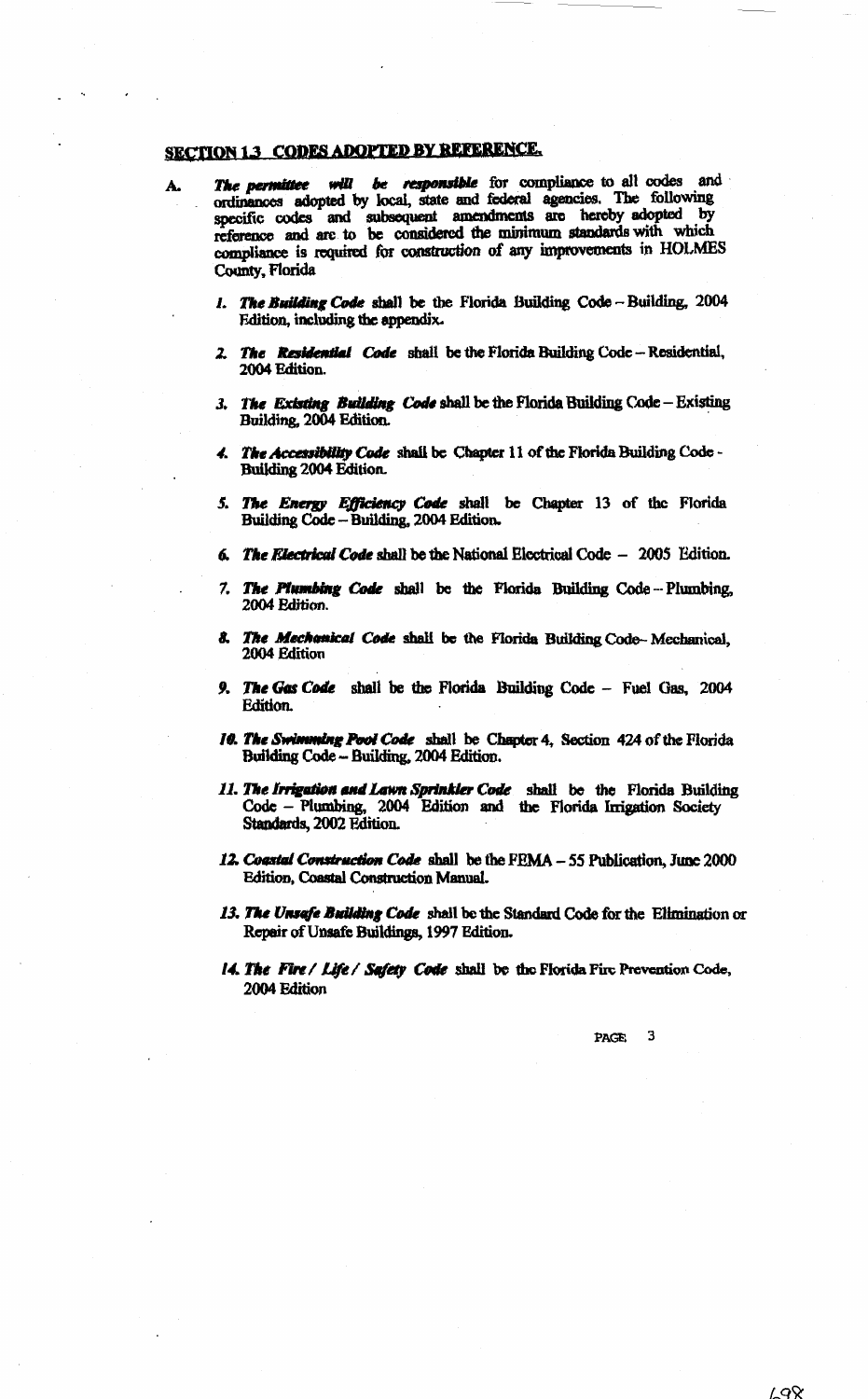# **SECTION 1.4 FEES. CHARGES AND EXPENSES.**

#### A Permit is REQUIRED when: A.

1. An owner, authorized agent, or contractor desires to construct, enlarge, alter, move, demolish, or change the occupancy of a building or structure.

**BUILDING:** Any Structure used or intended for supporting or sheltering any use or occupancy.

STRUCTURE: Anything constructed or erected with a fixed location on and or below the ground, measuring thirty (30) inches above natural grade. May be a building, wall, deck, sign, billboard, liquid storage tank, antenna, or tower

**EXCEPTION: Non Residential farm buildings on a Bona Fide farm** operation per F.S. 553.73 (7) C. (1) and 604.50

2. An owner, authorized agent, or contractor desires to crect, enlarge, alter repair, remove, convert, or replace any electrical, gas, mechanical, plumbing system, fire prevention system or swimming pool, the installation which is regulated by the technical codes.

#### **B.** Schedule of plans review and permit fees.

- 1. The schedule of plans review and building permit fees shall be as listed in Section 2.0 of this ordinance.
- 2. The fee schedule for building permit fees may include a base fee for building permits and sub-permits which may be assessed for any required permit. Plans review fees shall be collected at the time of submittal and permit fees will be collected at the time of permit issuance.

A re-submittal occurs when previously submitted plans or portions thereof have been rejected and being submitted for continuing review.

An addendum occurs when changes are presented for an existing permitted project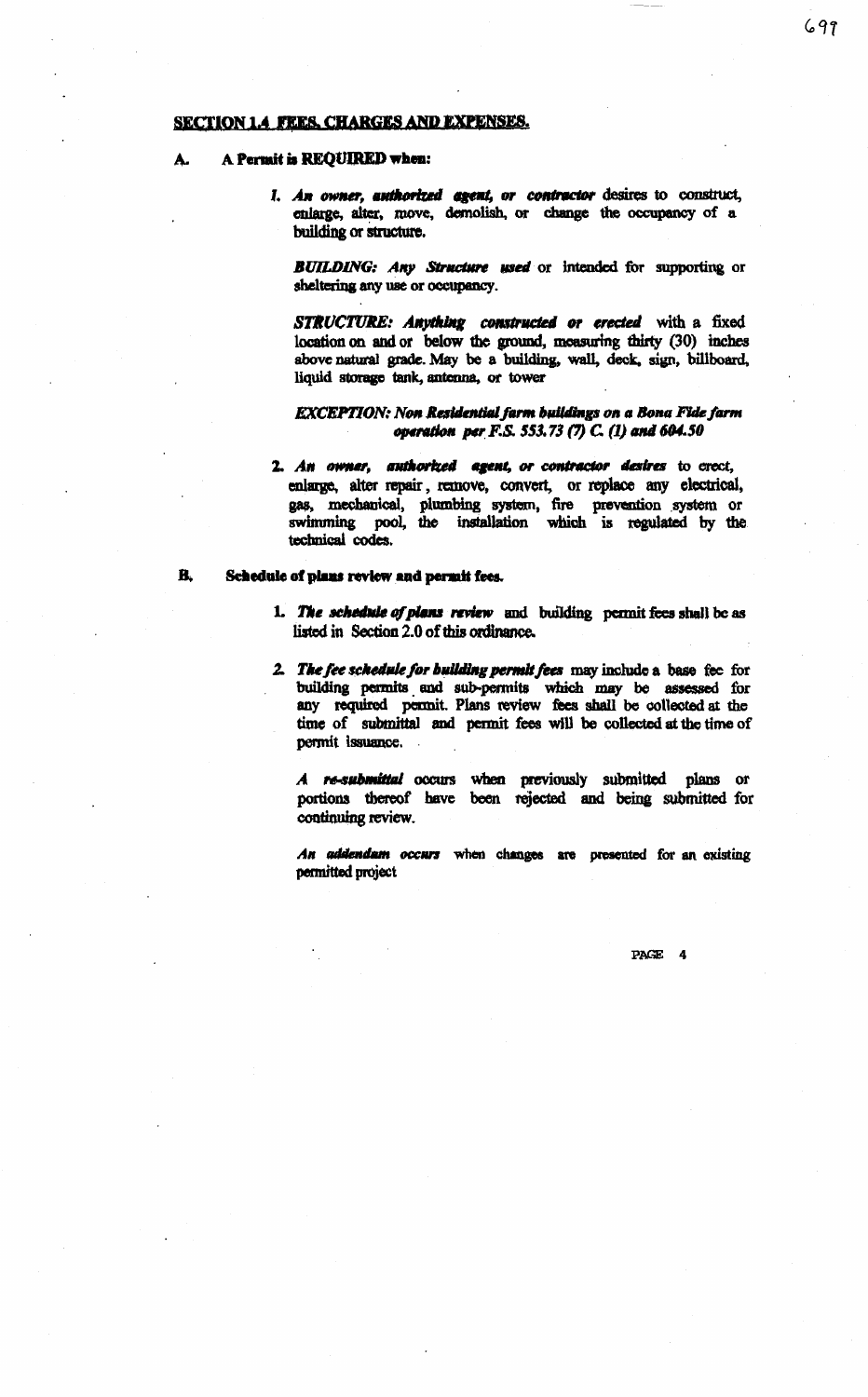3. Any construction plans or documents deemed necessary for ICC review shall be assessed a fee in addition to the actual ICC review fee, pursuant to the fee schedule. The electrical review of these plans or documents shall be assessed an additional surcharge to the ICC plan review, pursuant to Section 2.0 of this ordinance.

### 4. Meving of building or structure.

Fees will be assessed pursuant to Section 2.0 Fee Schedules and Tables.

### 5. Demolition of building or structure.

Fees will be assessed pursuant to Section 2.0 Fee Schedules and Tables for demolition of any building or structure.

# 6. Manufactured building / Mobile home set up.

Fee will be assessed for the placement or replacement of any manufactured building / Mobile home for other than temporary storage use, pursuant to Section 2.0 Fee Schedules and Tables.

### 7. Other Permit Fees

Fees will be assessed pursuant to Section 2.0 Fee Schedules and Tables for plumbing, gas, electrical, mechanical, fire suppression, swimming pool, and irrigation and lawn sprinkler permits.

# 8. Reinspection Fees.

Fees will be assessed pursuant to Section 2.0 Fee Schedules and Tables for re-inspections based on a per trip per trade basis.

### 9. Fax Fee Charge.

(Upon implementation), a foc will be assessed for faxing pursuant to Section 2.0 Fee Schedules and Tables.

### 10. Undating Permits.

Another permit will be issued for the update and the base fee plus permit fees will be assessed pursuant to Section 2.0 Fee Schedules and Table.

### C.

### Work Commoncing before the issuance of a permit

Any person who commences any work on a building, structure, electrical, gas, mechanical, plumbing, fire prevention system or swimming pool before obtaining the necessary permits shall be subject to a penalty of one hundred percent (100%) of the usual permit fee in addition to the required permit fee.

PAGE 5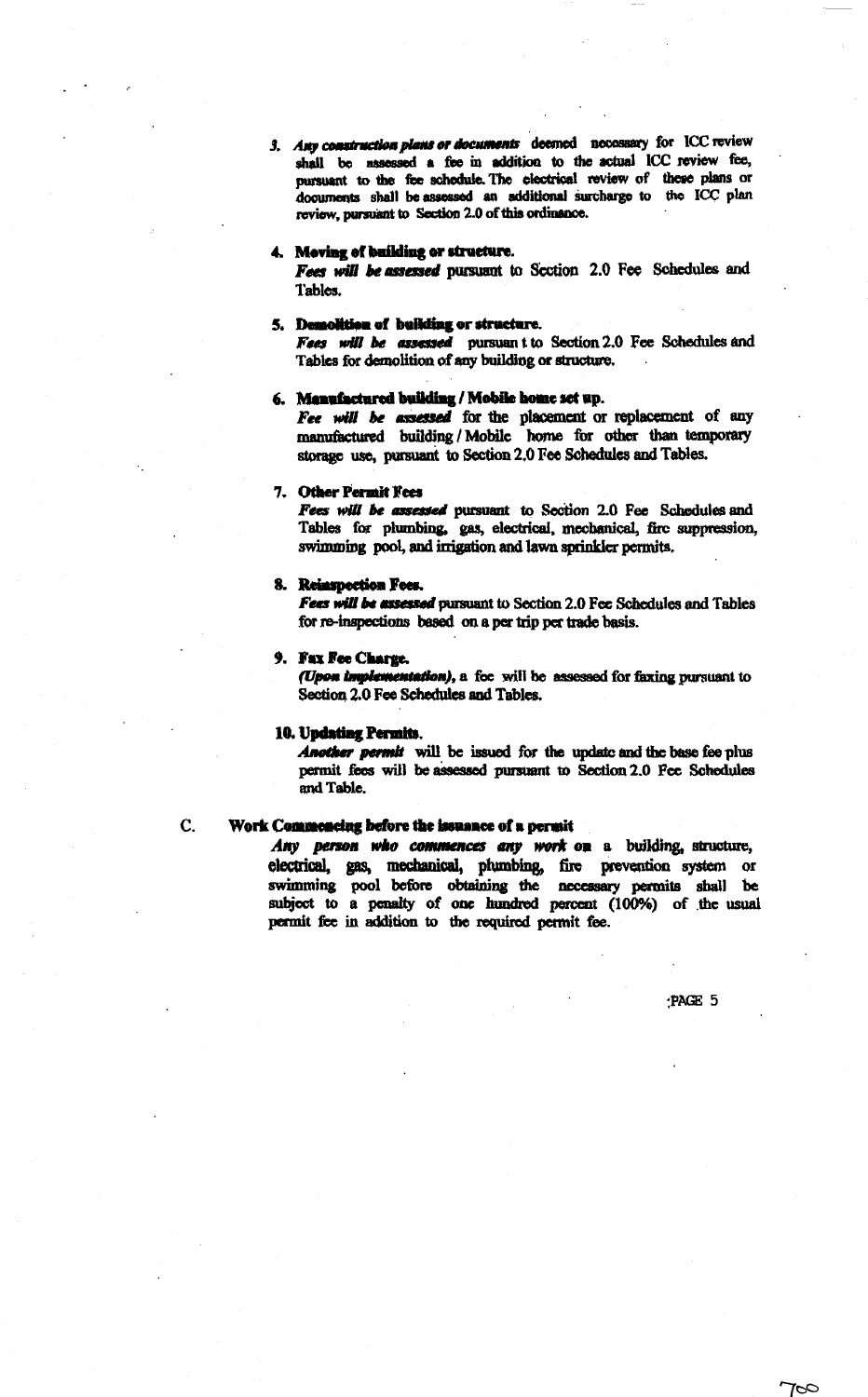### D. Building Permit Valuation

If in the opinion of the Building Official, the building, alteration, or structure appears to be underestimated on the application, the permit may be denied until recalculated, unless the applicant can show detailed cost estimates which meet the approval of the Building Official

# E. Compliance With Codes.

In all construction matters, the permit holder and owner are responsible for compliance with all the technical, Land Development Regulations and the Comprehensive Plan adopted by the Holmes County Board of County Commissioners for Holmes County.

### F. Right of Termination.

This ordinance provides the owner of property the right to terminate a contract with a contractor and to designate a separate contractor provided an additional building permit is obtained. A new permit will be based on the valuation of work remaining.

# **SECTION 2.0 FEE SCHEDULES AND TABLES.**

#### 1. Building Permit Fee Schedule.

- A. All sub-permits will be assessed a base fee of \$10.00 per unit for multiple units.
- The construction cost of all new buildings and additions shall be R. calculated using the contract amount, estimated cost of construction, or the valuation table developed by Holmes County based on the Building Valuation Table taken from the February, 2005, Building Safety Journal published by the International Code Congress (ICC). See Attachment "A"
- C. Multiple use construction plans review and building permit fees shall be calculated as described in "B" above, based on the primary use of the building or structure.
- D. Building permits for other than new construction: (i.e. remodeling, renovations, re-roofs, pools, docks, fences, decks, seawalls, siding, change out of windows and / or doors, boathouses, detached garages, etc.) shall be calculated using the contractor's contract cost or estimated cost of construction.
- E. The table below shall be used to assess fees based on the total valuation.

 $P\Delta C E = 6$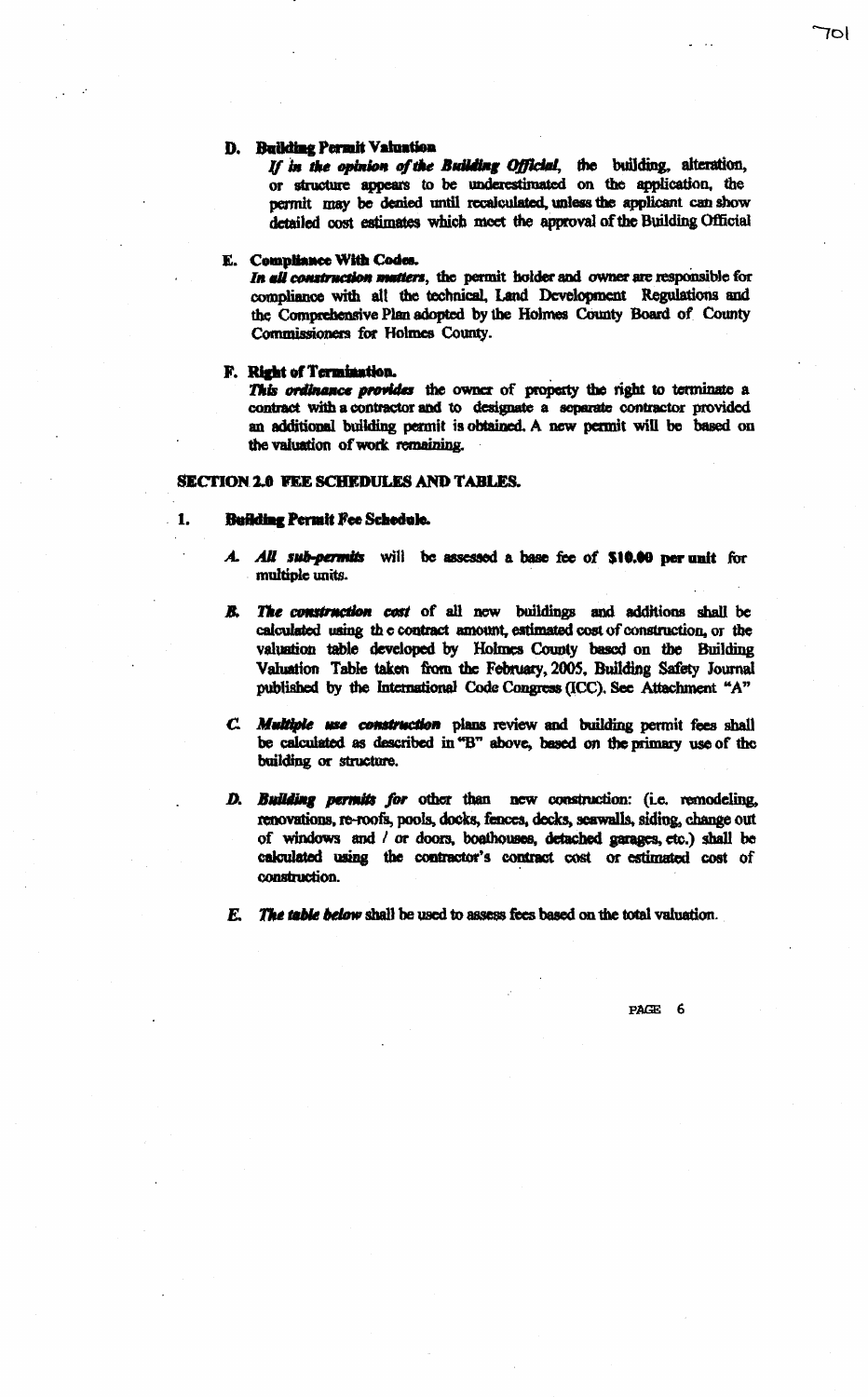**TOTAL VALUATION** 

\$1,001.00 to \$15,000.00

\$15,001.00 to \$50,000.00

\$50,001.00 to \$100,000.00

\$100,001.00 to \$500,000.00

\$1,000.00 and less

**FEE** 

No Building Permit required unless an inspection is required

\$20.00 for the first \$2,000.00 plus \$6.16 for each additional thousand or fraction thereof, up to and including \$15,000.00

\$100.00 for the first \$15,000.00 plus \$5.72 for each additional thousand or fraction thereof, up to and including \$50,000.00

\$300.00 for the first \$50,000.00 plus \$4.00 for each additional thousand or fraction thereof, up to and including \$100,000.00

\$500.00 for the first \$100,000.00 plus \$3.75 for each additional thousand or fraction thereof, up to and including \$500,000.00

\$500,001.00 and up

\$2,000.00 for the first \$500,000.00 plus \$2.00 for each additional thousand or fraction thereof.

#### $2,$ **Plan Review Fee.**

Fees for review of plans shall be collected at the time of submittal. Fees will be assessed at ten percent (10%) of the calculated permit fee. A minimum fee of \$25.00 shall be collected for any plan submittal. Residential resubmittals and addenda will be assessed a fee of \$25.00. Commercial resubmittals and addenda will be assessed a fee of \$50.00.

 $^{\circ}$  3. Any construction documents deemed by the Building Official necessary for ICC review shall be assessed a *fee of* \$200.00, plus the cost of ICC review. The electrical review fee for these documents shall be twenty five percent (25%) of the ICC plan review fee.

| 4. | Moving of building or structure: | \$75.00 |  |
|----|----------------------------------|---------|--|
|    |                                  |         |  |

- 5. Demolition of building or structure:  $0$  to 5,000 square feet  $$50.00$ 5,001 square feet and up \$100.00
- 6. Manufactured building set up: Shall be the same as determined in #1 above.
- 7. Mobile Home set up:

# \$100.00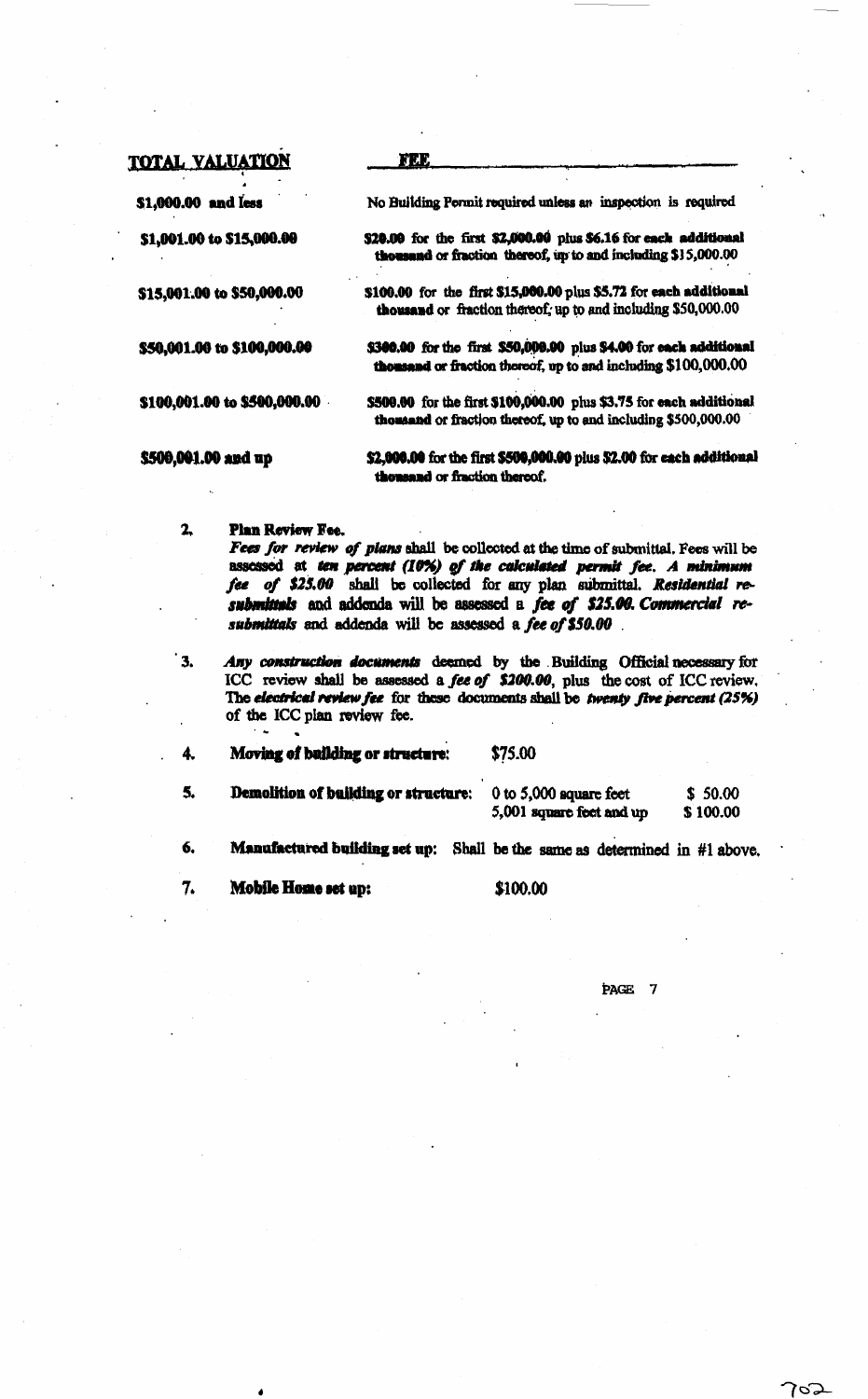#### Other Permit Fees: 8.

Plumbing and Gas: Electrical: Mechanical:

See Attachment "B" See Attachments "C" and "D" The permit fee for all new heating, ventilating, air conditioning and refrigeration systems and repairs to existing systems shall be \$20.00 for the First  $$1,000.00$  or fraction thereof, of valuations of the installation plus \$5.00 for each additional \$1,000.00 or fraction thereof, plus the base fee for each unit in the building.

#### Fire Sprinkler System Permit: 9.

\$1.00 per head plus \$10.00 base fee per unit in the building.

10. **Reinspection Fees:**   $$30.00$  per trip - per trade

- 11. Fax Fee Charge (upon implementation) \$10.00 each
- **Updating Permits:** 12.

Another permit will be issued for the update and fee will be assessed for the new permit plus the base fee of \$10.00

- $\cdot$  13. Fee may be waived for replacement of equal value for property loss due to fire or storm damage.
- Refunds: A permit fee may be refunded if the Building Department is notified by  $-14$ the holder in writing within sixty (60) days of the date of issuance. Qualifying refunds shall be seventy five (75) percent of the original permit fee.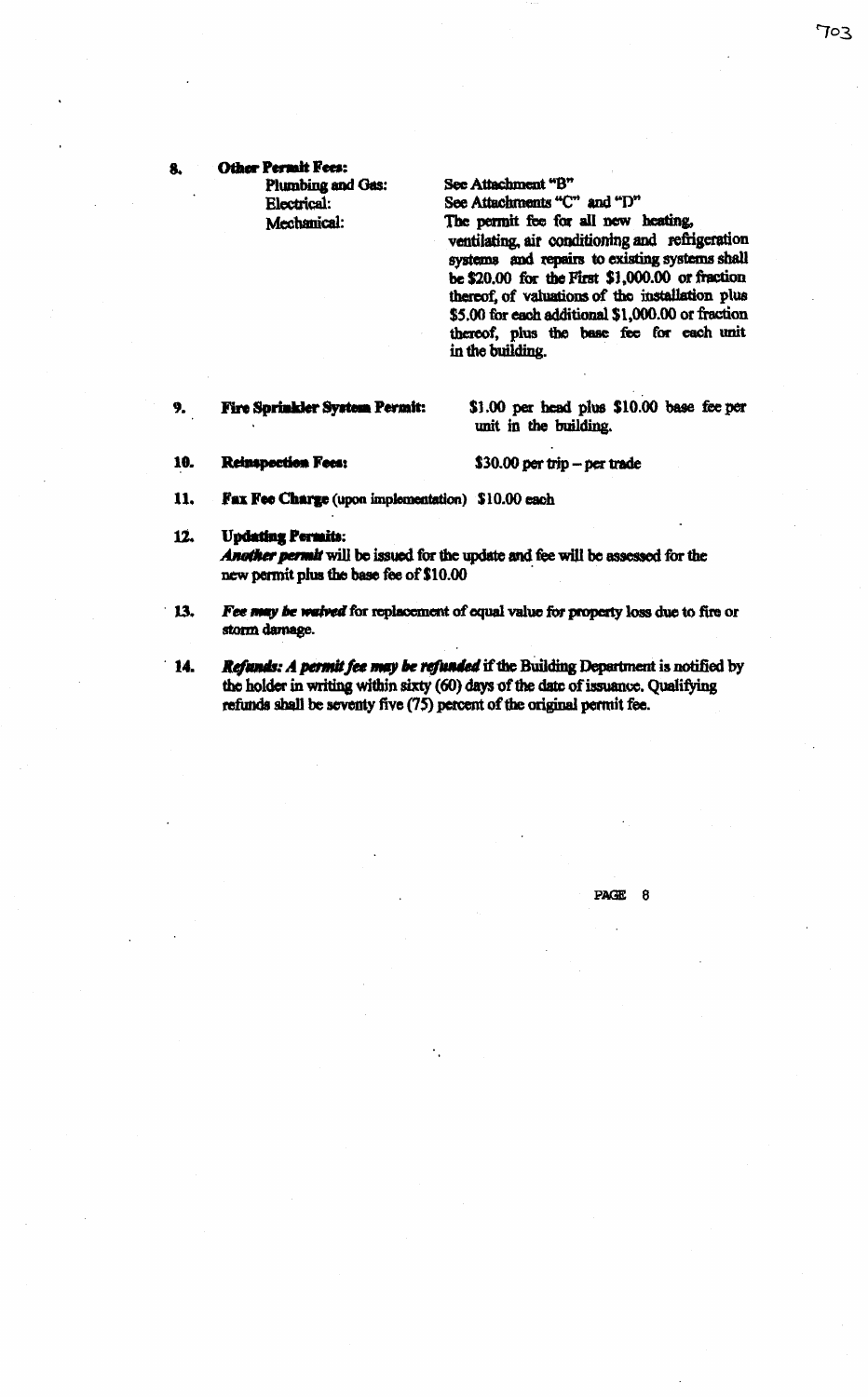Attachment "A "

HOLMES COUNTY VALUATION TABLE FOR SQUARE FOOTAGE CONSTRUCTION COSTS  $*1, 2, 3$ 

#### (2004 Florida Building Code) Group

#### Type Of Construction

|                           |                                                        | 1A     | 1B     | 11A    | 11B    | <b>111A</b> | 111B   | IV           | VA     | VB     |
|---------------------------|--------------------------------------------------------|--------|--------|--------|--------|-------------|--------|--------------|--------|--------|
| $A - 1$                   | Assembly, Theaters with Stage                          | 175.32 | 169.68 | 165.73 | 158.91 | 147.77      | 146.99 | 153.89       | 136.91 | 131.98 |
|                           | Assembly, Theaters without Stage                       | 161.71 | 156.07 | 152.12 | 145.30 | 134,16      | 133.38 | 140.28       | 123.30 | 118.37 |
| $A - 2$                   | Assembly, Nightclubs                                   | 132.76 | 128.65 | 125,40 | 120.51 | 111.89      | 111.60 | 116.32       | 102.86 | 99.40  |
|                           | Assembly, Restaurants, Bars, Banquet halls             | 131.76 | 127.65 | 123.40 | 119.51 | 109.89      | 110.60 | 115.32       | 100.86 | 98.40  |
| $A-3$                     | Assembly, Churches                                     | 162.43 | 156,79 | 152.84 | 146.02 | 134.85      | 134.08 | 141.00       | 124.00 | 119.07 |
|                           | Assembly, General, Community halls, Libraries, Museums | 134.48 | 128.84 | 123.89 | 118.07 | 105.89      | 106.12 | 113.05       | 95.04  | 91.11  |
| $A - 4$                   | Assembly, Arenas                                       | 131.76 | 127.65 | 123.40 | 119.51 | 109.89      | 110.60 | 115.32       | 100.86 | 98.40  |
| $A - 5$                   | Assembly, Park, Bleachers, Grandstands, Stadium        | 131.76 | 127.65 | 123.40 | 119.51 | 109.89      | 110.60 | 115.32       | 100.86 | 98.40  |
| $\overline{\mathbf{B}}$   | <b>Business</b>                                        | 133.93 | 129,08 | 124.97 | 119.12 | 106.63      | 106.00 | 114.57       | 95.23  | 91.59  |
| $\overline{\mathbf{D}}$   | Day Care                                               | 132.08 | 127.54 | 124.11 | 119.07 | 109.24      | 109.18 | 115.46       | 100.39 | 96.42  |
| $\overline{\mathbf{E}}$   | <b>Educational</b>                                     | 140.45 | 135.71 | 131.83 | 125.99 | 116.21      | 113.47 | 121.83       | 103.83 | 99.95  |
| $F - 1$                   | Factory and Industrial, Moderate hazard                | 81.27  | 77.54  | 72.95  | 70.70  | 61.13       | 62.13  | 67,81        | 52.13  | 49,47  |
| $\overline{P-2}$          | Factory and Industrial, Low hazard                     | 80.27  | 76,54  | 72.95  | 69.70  | 61.13       | 61.13  | 66.81        | 52.13  | 48,47  |
| $H - 1$                   | High hazard, Explosives<br>$\mathcal{C}$               | 76.28  | 72.55  | 68.96  | 65.71  | 57.30       | 57.30  | 62.82        | 48,30  | N.P.   |
| $H - 234$                 | <b>High hazard</b>                                     | 76.28  | 72.55  | 68.96  | 65.71  | 57.30       | 57.30  | 62.82        | 48,30  | 44.64  |
| $H - 5$                   | <b>HPM</b>                                             | 133.93 | 129.08 | 124.97 | 119.12 | 106,63      | 106.00 | 114.57       | 95.23  | 91.59  |
| $\overline{1}$ -1         | Institutional, Supervised environment                  | 132.08 | 127.54 | 124.11 | 119.07 | 109,24      | 109.18 | 115.46       | 100.39 | 96.42  |
| $1 - 2$                   | Institutional, Incapacitated                           | 222.91 | 218.06 | 213.95 | 208.11 | 195.19      | N.P    | 203.55       | 183.79 | N.P.   |
| $\overline{I-3}$          | Institutional, Restrained                              | 152.14 | 147.29 | 143.18 | 137.34 | 126.08      | 124.44 | 132.78       | 114.68 | 109.03 |
| M                         | Mercantile                                             | 98.85  | 94.74  | 90.49  | 86.61  | 77.50       | 78.21  | 82,42        | 68.47  | 66.01  |
| $\overline{R-1}$          | <b>Residential</b> , Hotels                            | 133.46 | 128.92 | 125.49 | 120.45 | £10.67      | 110.61 | <b>H6.90</b> | 101.82 | 97.85  |
| $R - 2$                   | Residential, Multiple family                           | 11.15  | 106.61 | 103.18 | 98.14  | 88.52       | 88.47  | 94.75        | 79.63  | 75.70  |
| $R - 3$                   | Residential, One - and Two - family                    | 107.30 | 104.37 | 101.80 | 98.99  | 94.44       | 94.22  | 97.31        | 89.97  | 84.71  |
| $R - 4$                   | Residential, Care / Assisted living facility           | 132.08 | 127.54 | 124.11 | 119.07 | 109.24      | 109.18 | 115.46       | 100.39 | 96.42  |
| $\overline{\mathbf{s-1}}$ | Storage, Moderate hazard                               | 75.28  | 71.55  | 66.96  | 64.71  | 55.30       | 56.30  | 61.82        | 46.30  | 43.64  |
| $S - 2$                   | Storage, Low hazard                                    | 74.28  | 70.55  | 66.96  | 63.71  | 55.30       | 55.30  | 60.82        | 46.30  | 42.64  |
| U                         | Utility, Miscellaneous                                 | 57.40  | 54.28  | 51.05  | 48.50  | 42.07       | 42.07  | 45.77        | 34.59  | 32.93  |

\* Taken from the ICC Building Safety Journal, February, 2005

1. Private Garages Use Utility, Miscellaneous<br>2. Unfinished Basements (all use group) = \$15.00 per square foot

3. N. P. = Not Permitte

**O** 

-7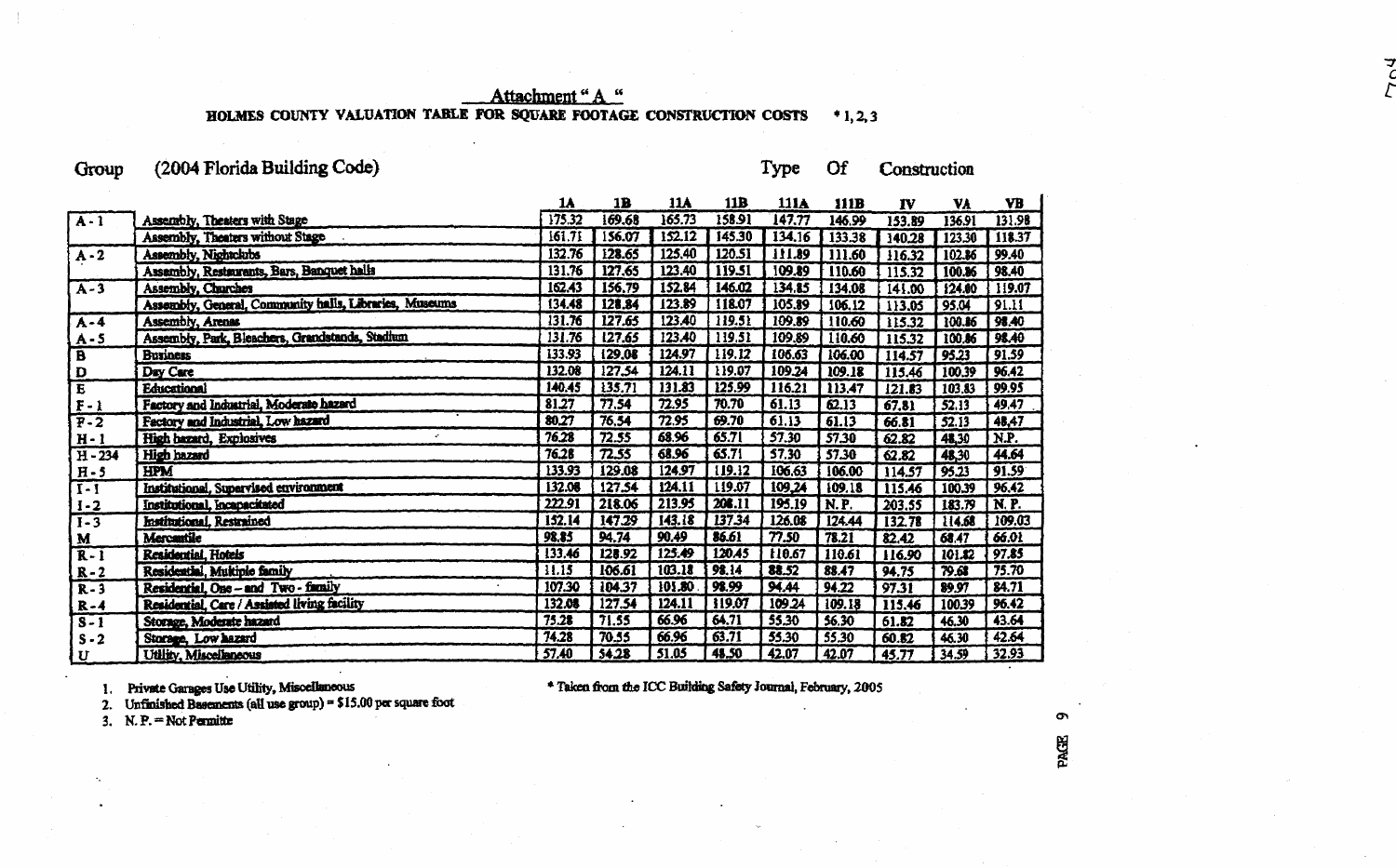| A AMERIJAHA<br>保証集<br><b>Master Permit #</b> | <b>AND LAA MARAARIA TIATI</b><br><b>Gas Permit#</b><br><b>Plumbing Permit#</b> |
|----------------------------------------------|--------------------------------------------------------------------------------|
| <b>Fixture Type</b>                          | <b>Total Fee</b><br># Of Fixtures<br><b>Fee Per Fixture</b><br>\$4.00          |
| Water Closet (toilet, bidet)                 |                                                                                |
| <b>Bath Tub</b>                              | \$4.00                                                                         |
| Shower (not with tub)                        | \$4.00                                                                         |
| Kitchen Sink                                 | \$4.00                                                                         |
| Disposal                                     | 54.00                                                                          |
| <b>Dishwasher</b>                            | <b>\$4.00</b>                                                                  |
| Laundry Tub                                  | \$4.00                                                                         |
| <b>Washing Machine</b>                       | <u>\$4.00</u>                                                                  |
| <b>Water Heater</b>                          | \$4.00                                                                         |
| <b>Urinal / Bidet</b>                        | \$4.00                                                                         |
| Floor or Mop Sink                            | <u>\$4.00</u>                                                                  |
| Floor or Hub Drain                           | <u>\$4.00</u>                                                                  |
| <b>Waste Interceptor</b>                     | \$4.00                                                                         |
| <b>Layatory</b>                              | \$4.00                                                                         |
| <b>Gas Fired Equipment (per outlet)</b>      | \$4.00                                                                         |
| <b>Drinking Fountain</b>                     | <u>\$4.00</u>                                                                  |
| <b>Vacuum Breaker</b>                        | \$4.00                                                                         |
| <b>Grease Trap</b>                           | \$15.00                                                                        |
| Sewer or Septic Tank Connection              | \$15.00                                                                        |
| <b>Sewer Lift Station</b>                    | <u>\$15.00</u>                                                                 |
| <b>Water Connection</b>                      | \$12.00                                                                        |
| <b>Base Fee</b>                              | \$10.00                                                                        |

### **ATTACHMENT "B"** nd Gas Fee Schedule Holmes County m.

**TOTAL** 

NOTE: When calculating fees, add the base fee for each unit in the building for which the permit is being purchased. If an existing fixture is replaced with a similar or like fixture without altering any of the water or dr

**PAGE 10** 

 $7°5$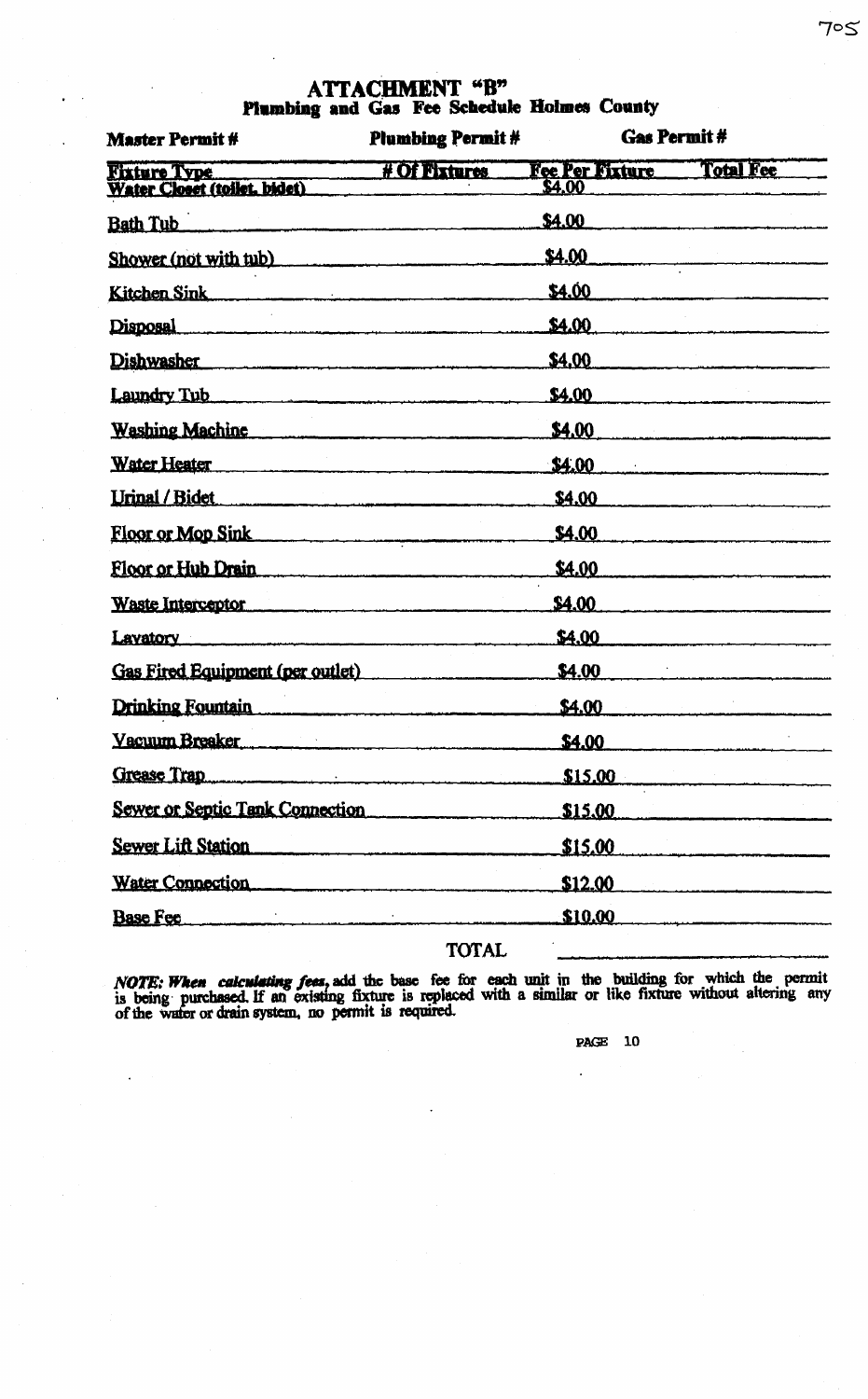# ATTACHMENT "C"<br>Commercial Electrical Fee Schedule Holmes County

| <b>Master Permit #</b>                                                            |                 | <b>Electrical Permit#</b> |     |  |
|-----------------------------------------------------------------------------------|-----------------|---------------------------|-----|--|
| <u>Main Service Size</u>                                                          | <b>Quantity</b> | <b>Fee Per Item</b>       | Fee |  |
| Main Service Size up to and including 100 amp                                     |                 | <b>\$25.00</b>            |     |  |
| Main Service Size 101 up to and including 200 amp                                 |                 | \$50.00                   |     |  |
| Main Service Size 201 up to and including 400 amp                                 |                 | <b>\$60.00</b>            |     |  |
| Main Service Size 401 up to and including 600 amp                                 |                 | <u>S75.00</u>             |     |  |
| Main Service Size 601 up to and including 800 amp                                 |                 | \$100.00                  |     |  |
| Main Service Size 801 amp. And Up: \$45.00 for each 200 amp. Interval             |                 |                           |     |  |
| *** NOTE: When Calculating Main Service, Include Feeders And Branch Circuits.     |                 |                           |     |  |
| Feeder And Branch Circuits (Each Over Circuit Protection Device / Breaker / Fuse) |                 |                           |     |  |
| Each Circuit up to and including 60 amp.                                          |                 | \$1.00                    |     |  |
| Each Circuit 61 amp. Up to and including 200 amp                                  |                 | \$3.00.                   |     |  |
| Each Circuit 201 amp. Up to and including 800 amp.                                |                 | \$5.00                    |     |  |
| Each Circuit 801 amp. And Up: \$3.00 for each 200 amp. Interval                   |                 |                           |     |  |
| Temporary Service Pole (up to 200 ann. Over 200 ann see *** Bolow)                |                 | \$20.00                   |     |  |
| Temporary Wiring (See *** Below)                                                  |                 | \$50.00                   |     |  |
| Pre - Wiring (Sec *** Below)                                                      |                 | \$25.00                   |     |  |
| Service Connect and Re-Connect Fee (See *** Bolow)                                |                 | \$25.00                   |     |  |
| <b>Commercial Pools</b>                                                           |                 | \$50.00                   |     |  |
| Commercial Dock - Charge Main Service Size, Foeders And Branch Circuits           |                 |                           |     |  |
| Burglar / Fire Alarm System up to and including \$999.00 Valuation                |                 | \$70.00                   |     |  |

| Burglar / Fire Alarm System in to and including \$999,00 Valuation     | - 370.00 |
|------------------------------------------------------------------------|----------|
| Burglar / Fire Alarm System \$1,000.00 up to and incl. \$4,999.00 Val. | \$100.00 |
| Burglar / Fire Alarm System \$5,000.00 up to and incl. \$9,999.00 Val. | \$150.00 |
| Burglat / Fire Alarm System Greater Than \$10,000.00 Valuation         | \$200.00 |
| Base Fee                                                               | \$10.00  |

\*\*\*\* When Calculating Fees, add the base fee for each unit<br>in the building for which the permit is being purchased \*\*\*\*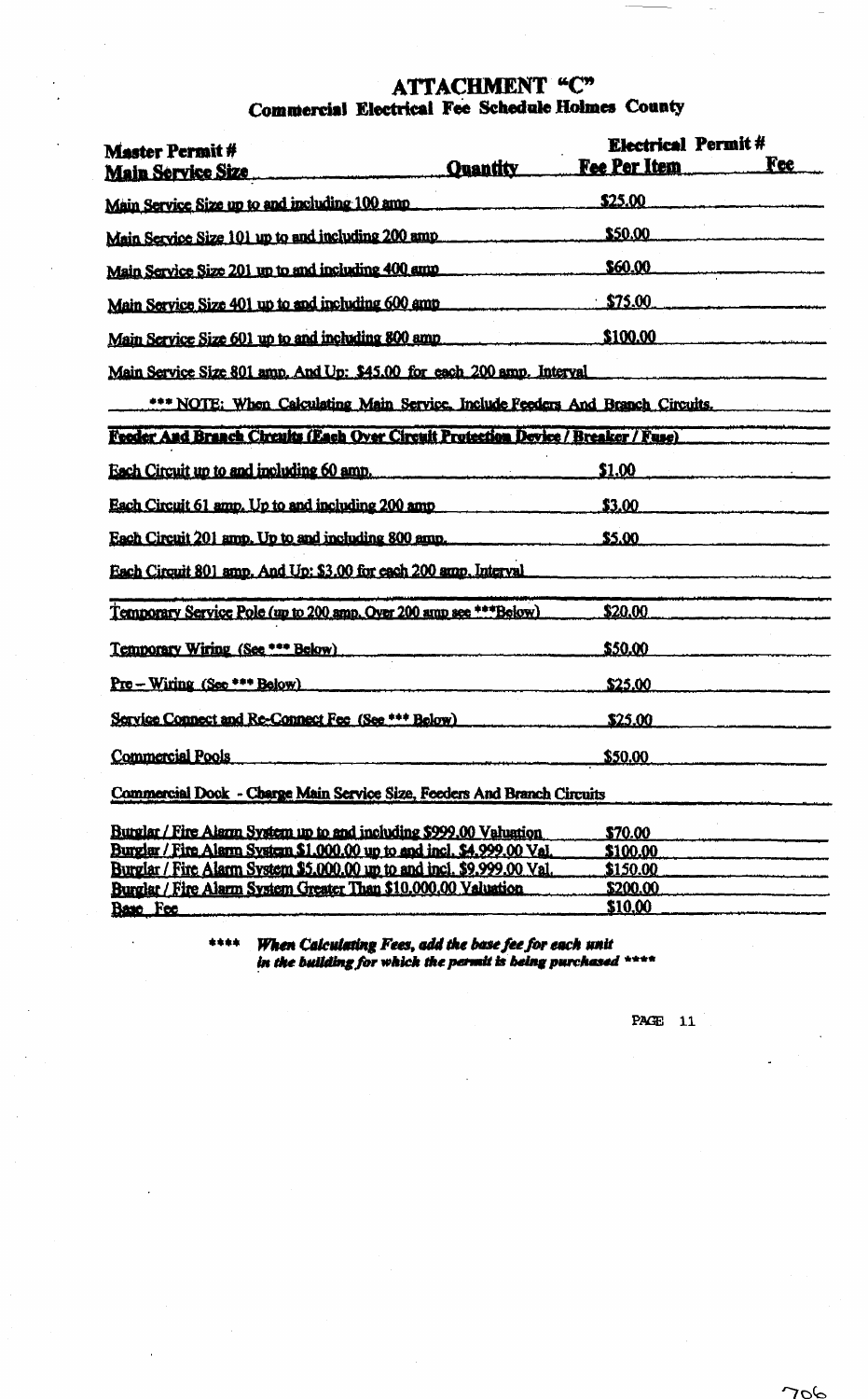# **ATTACHMENT "C"** Commercial Electrical Fee Schedule Holmes County **CONTINUED**

# **Master Permit#**

**Electrical Permit#** 

- Temporary Service Poles Over 200 amp: Fee For Main Size And Include Feeders And Branch Circuits
- \* Temporary Wiring Means Any Wiring That Is Not Going To Remain Permanent (Example: Special Events)
- \* Pre-Wiring Means Wiring Installed For Future Use (Example: Alarms, Sound Systems, Telephones, Data, TV, etc.)
- Service Connect And Re-Connect Includes Replacement Of Lues, Scrvice Mask, Meter Base, And Replace Service At Same Size

**SERVICE SIZE:** 

# PHASE AND VOLTAGE:

# **OTHER:**

 $707$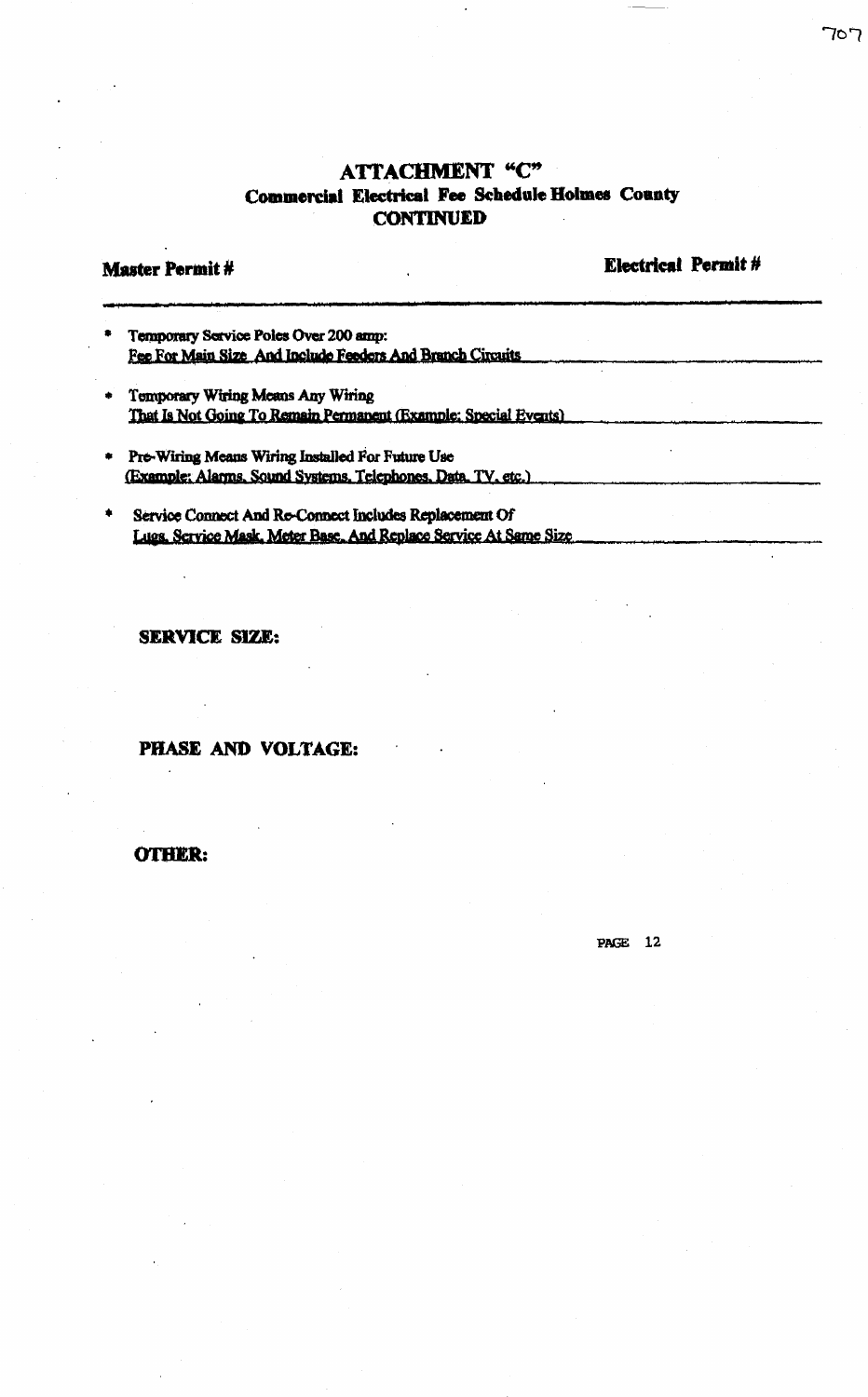# **ATTACHMENT "D"** Residential Electrical Fee Schedule Holmes County

 $\mathcal{S}$ 

| <b>Master Permit #</b>                                                                     |                 | <b>Electrical Permit#</b>          |     |
|--------------------------------------------------------------------------------------------|-----------------|------------------------------------|-----|
| <b>Main Service Size</b>                                                                   | <b>Ouantity</b> | <u>Fee Per Item</u>                | Fee |
| Main Service Size up to and including 100 ann.                                             |                 | \$25.00                            |     |
| Main Service Size 101 up to and including 200 amp                                          |                 | \$35.00                            |     |
| Main Service Size 201 up to and including 400 amp.                                         |                 | <u>\$50.00</u>                     |     |
| Main Service Size 401 up to and including 600 amp                                          |                 | \$75.00                            |     |
| Main Service Size 601 And Up                                                               |                 | \$35.00 for each 200 amp. Interval |     |
| <u> Dwelling Unit Size – Total Square Footage</u>                                          |                 |                                    |     |
| Un to and including 1,000 square feet                                                      |                 | \$25.00                            |     |
| 1,001 up to and including 2,000 square feet                                                |                 | \$45.00                            |     |
| 2,001 up to and including 3,000 square feet                                                |                 | \$75.00                            |     |
| 3,001 up to and including 4,000 square feet                                                |                 | \$100.00                           |     |
| Every 500 square feet over 4,000 square feet                                               |                 | \$25.00                            |     |
| Service Poles (TEMPORARY POWER)                                                            |                 | \$20.00                            |     |
| $Pre-Wiring$ (See *** Below)                                                               |                 | \$25.00                            |     |
| Service Connect and Re-Connect Fee. (See *** Below)                                        |                 | <u>\$25.00</u>                     |     |
| Mobile Home Service Upgrade                                                                |                 | \$25,00                            |     |
| Pools And Spas                                                                             |                 | <b>\$50.00</b>                     |     |
| Service Change (Based on size of service)                                                  |                 |                                    |     |
| Accessory Structures (See *** Below) Assessed on Dwelling Sq. Ft. Above                    |                 |                                    |     |
| Miscellaneous Wiring (\$2.00 per circuit if not included in new construction, see * below) |                 |                                    |     |
| Burglar / Fire Alarm System up to and including \$999.00 Valuation                         |                 | \$70.00                            |     |

| Burglar / Fire Alarm System up to and including \$999.00 Valuation     | <b>\$70.00</b> |
|------------------------------------------------------------------------|----------------|
| Burglar / Fire Alarm System \$1,000.00 up to and incl. \$4,999.00 Val. | \$100.00       |
| Burglar / Fire Alarm System \$5,000.00 up to and incl. \$9,999.00 Val. | _\$150.00      |
| Burglar / Fire Alarm System Greater Than \$10,000.00 Valuation         | \$200.00       |

**PAGE 13** 

 $H_{\infty}$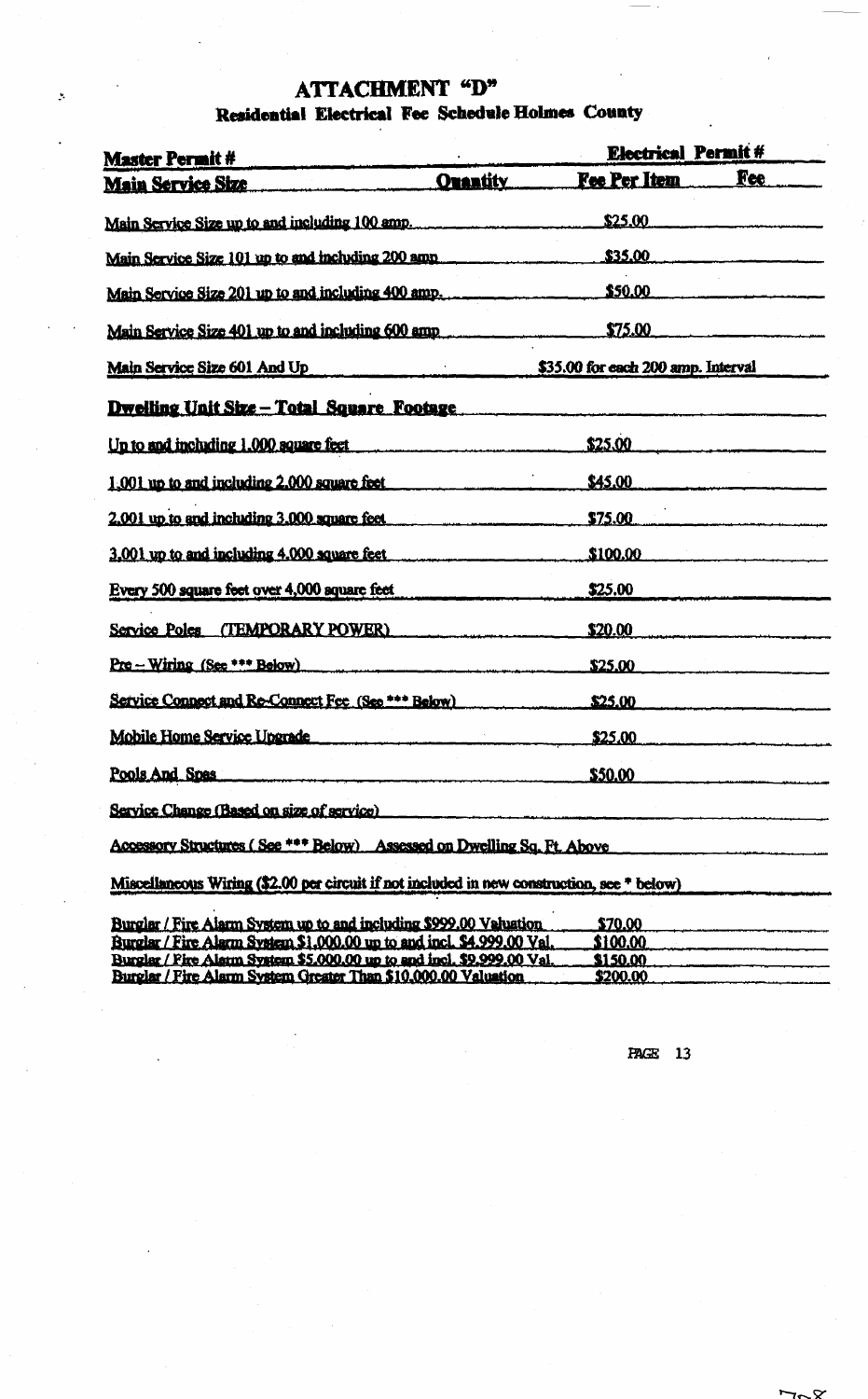# **ATTACHMENT "D" Residential Electrical Fee Schedule Holmes County CONTINUED**

- When calculating fees, ADD THE BASE FEE FOR EACH UNIT in the building for which the permit is \$10.00 being purchased
- Accessory Structure based on square footage will include; Equipment / Storage Buildings, Sheds, Barns, Detached Garages and Boat Houses
- Pre-Wiring Means Wiring Installed For Future Use (Example: Alarms, Sound Systems, Tolonhones, Data, TV, etc.)
- $\bullet$ Service Connect And Re-Connect Includes Replacement Of Lugs, Service Mask, Meter Base, And Replace Service At Same Size
- Miscellaneous Wiring: Additional circuits or repair, Yard pumps, Fountains, Yard lights, Security lights, Dock lighting and Boat lifts

**SERVICE SIZE:** 

# PHASE AND VOLTAGE: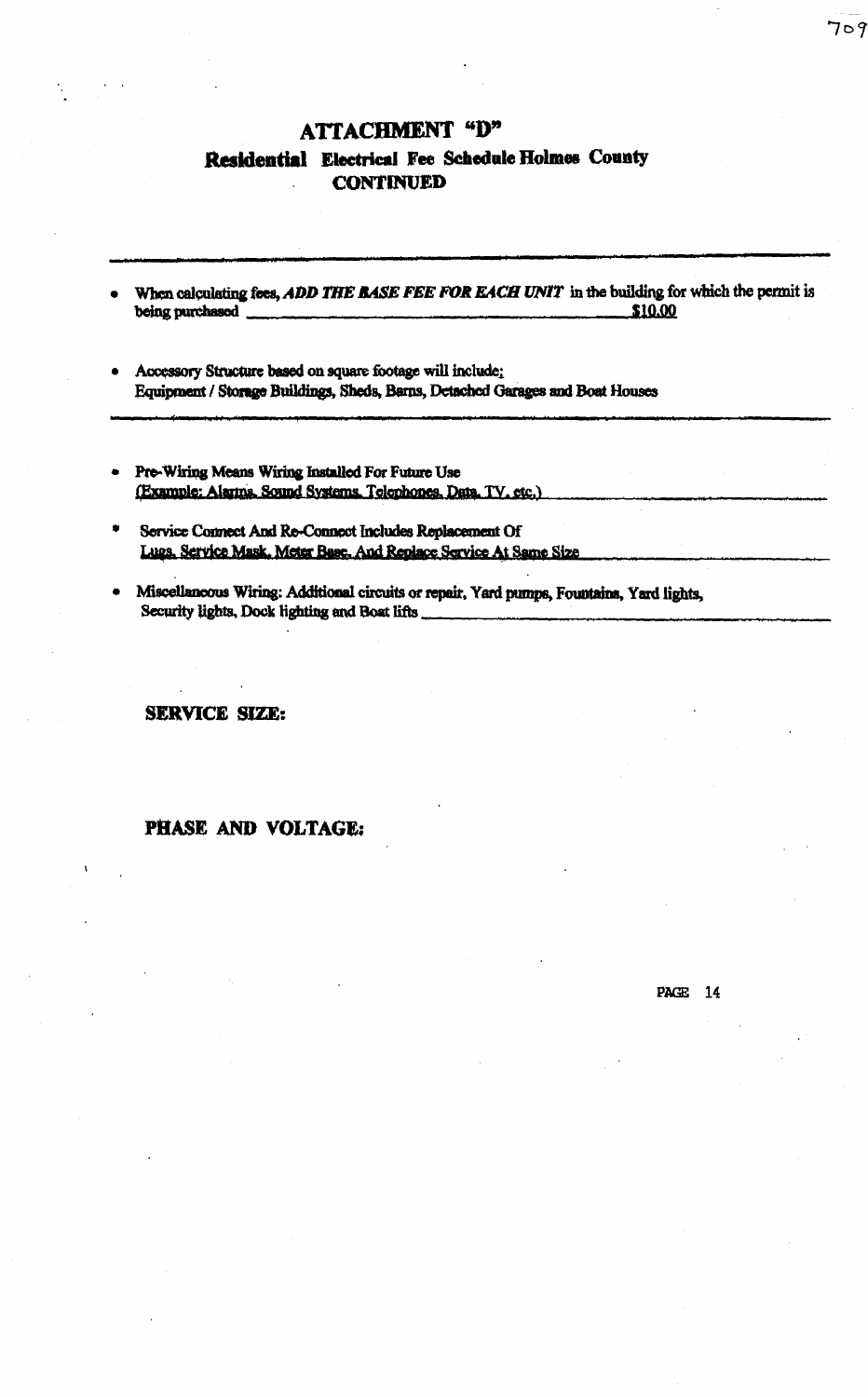# ATTACHMENT "E"

# LICENSE FEES FOR REGISTERED CONTRACTORS HOLMES COUNTY FLORIDA

# Registered Contractors as identified in the Florida Statutes 489 Section 489.105

|             |                                                            |          | Residence Non-Residence | <b>Out of State</b><br>(Non-Residence) |
|-------------|------------------------------------------------------------|----------|-------------------------|----------------------------------------|
| 1.          | <b>GENERAL CONTRACTOR</b>                                  | \$100.00 | \$150.00                | \$300.00                               |
| 2.          | <b>BUILDING CONTRACTOR</b>                                 | \$75.00  | \$150.00                | \$300.00                               |
| 3.          | RESIDENTIAL CONTRACTOR                                     | \$75.00  | \$125.00                | \$200.00                               |
| 4.          | SHEET METAL CONTRACTOR                                     | \$75.00  | \$150.00                | \$300.00                               |
| 5.          | <b>ROOFING CONTRACTOR</b>                                  | \$75.00  | \$150.00                | \$300.00                               |
| 6.          | <b>AIR CONDITIONING CLASS "A"</b>                          | \$75.00  | \$150.00                | \$300.00                               |
| 7.          | AIR CONDITIONING CLASS "B"                                 | \$75.00  | \$125.00                | \$200.00                               |
| 8.          | AIR CONDITIONING CLASS "C"                                 | \$75.00  | \$125.00                | \$200.00                               |
| 9.          | <b>MECHANICAL CONTRACTOR</b>                               | \$75.00  | \$150.00                | \$300.00                               |
| 10.         | <b>COMMERCIAL</b><br><b>POOL/SPA CONTRACTOR</b>            | \$75.00  | \$125.00                | \$200.00                               |
| 11.         | <b>RESIDENTIAL</b><br><b>POOL/SPA CONTRACTOR</b>           | \$75.00  | \$125.00                | \$200.00                               |
| 12.         | SWIMMING POOL CONT.                                        | \$75.00  | \$125.00                | \$200.00                               |
| 13.         | <b>PLUMBING CONTRACTOR</b>                                 | \$75.00  | \$150.00                | \$300.00                               |
| 14.         | <b>UNDERGROUND UTILITY</b><br><b>EXCAVATION CONTRACTOR</b> | \$75.00  | \$125.00                | \$200.00                               |
| 15.         | <b>SOLAR CONTRACTOR</b>                                    | \$75.00  | \$125.00                | \$200.00                               |
| 16.         | <b>POLLUTANT STORAGE</b><br><b>SYSTEMS CONTRACTOR</b>      | \$75.00  | \$125,00                | \$200.00                               |
| 17.         | <b>ELECTRICAL CONTRACTOR \$75.00</b>                       |          | \$150,00                | \$300.00                               |
| 18.         | <b>ALARM SYSTEM CONTRACTOR \$75.00</b>                     |          | \$125.00                | \$200.00                               |
| $\cdot$ 19. | <b>SEPTIC TANK CONTRACTOR \$75.00</b>                      |          | \$125.00                | \$200.00                               |

**PAGE 15**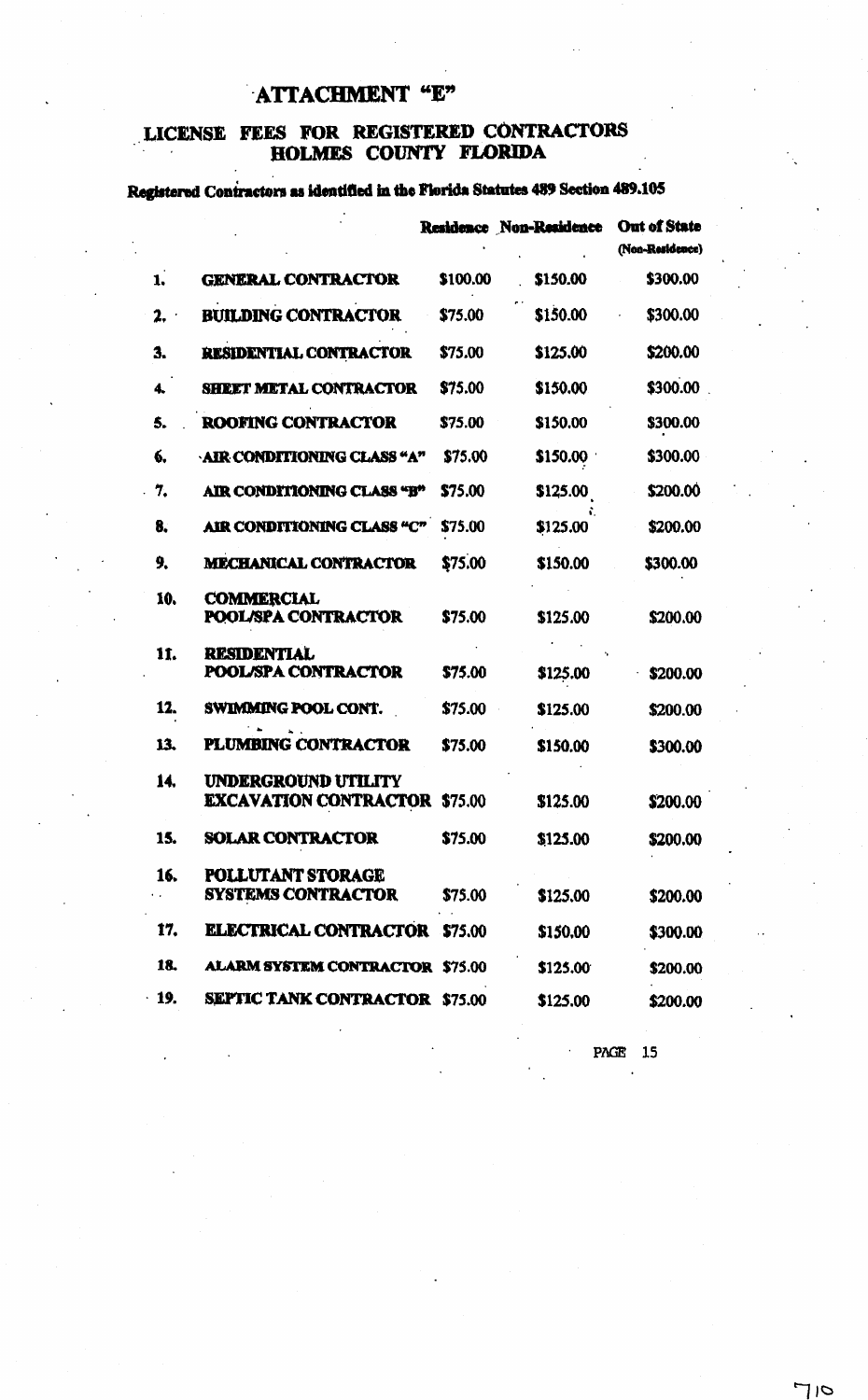# ATTACHMENT "E"

#### **CONTRACTORS LICENSE FEES FOR SPECIALTY** HOLMES COUNTY, FLORIDA

"Specialty Contractor" means a Contractor whose scope of work and responsibility is limited to a particular phase of construction, and whose scope is limited to a subset of the activities described in the categories established in one of the paragraphs in the Florida Statutes Chapter 489.

 $\mathbb{Z}^{\mathbb{Z}}$  is a set of

 $\mathcal{L}_{\mathcal{L}}$  ,  $\mathcal{L}_{\mathcal{L}}$ 

 $\mathcal{L}_{\mathcal{A}}$ 

 $\ddot{\cdot}$ .

 $\mathcal{L}_{\mathcal{A}}$ 

| 20. |    | SPECIALTIES CONTRACTOR LICENSE CATEGORY                        |         |          |          |
|-----|----|----------------------------------------------------------------|---------|----------|----------|
|     | A. | DRY-WALL / PLASTER CONTRACTOR                                  | \$75.00 | \$125.00 | \$200.00 |
|     | B. | <b>FLOOR COVERING CONTRACTOR</b>                               | \$75,00 | \$125,00 | \$200.00 |
|     | C. | <b>FRAMING CONTRACTOR</b>                                      | \$75.00 | \$125,00 | \$200.00 |
|     | D. | <b>HOME REPAIR &amp; MAINTENANCE</b>                           | \$75.00 | \$125.00 | \$200.00 |
|     | E. | <b>INSULATION CONTRACTOR</b><br><b>ALL TYPES AND BUILDINGS</b> | \$75.00 | \$125.00 | \$200.00 |
|     | F. | <b>MASONRY CONTRACTOR</b>                                      | \$75.00 | \$125.00 | \$200.00 |
|     | G. | <b>PAINTING CONTRACTOR</b>                                     | \$75.00 | \$125.00 | \$200.00 |
|     | H. | SIGN, ELECTRICAL CONT.                                         | \$75.00 | \$125.00 | \$200.00 |
|     | I. | <b>TRIM CONTRACTOR</b>                                         | \$75.00 | \$125.00 | \$200.00 |
|     | J. | <b>VINYL / ALUMINUM SIDING C</b>                               | \$75.00 | \$125.00 | \$200.00 |

# $21.$ CERTIFIED LICENSED CONTRACTORS, ALL CATEGORIES

| <b>ADMINISTRATION FEE</b> | \$35.00 | \$35.00 | \$35,00 |
|---------------------------|---------|---------|---------|
|                           |         |         |         |

PAGE  $\cdot$ 16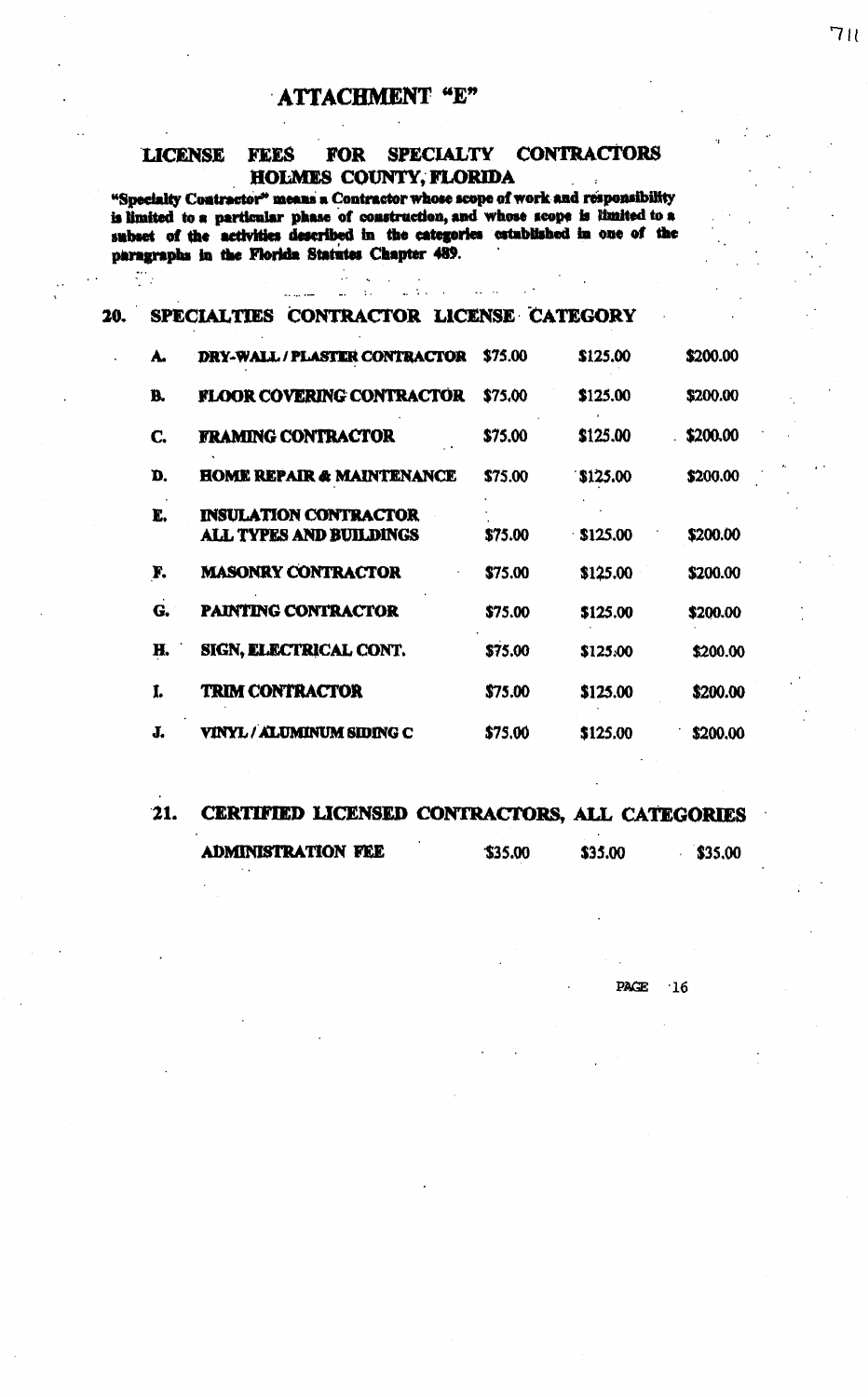### PROCEDURES AND PENALTIES

License in all categories will be renewed once each vear.  $\mathbf{1}$ . Renewal period will be from July 1, to August 31 of the current year  $2.$ Licensing with the Holmes County Building Department will require  $\overline{3}$ . documentation as required by Florida Statute of the following: A. Copy of original State of Florida license showing current expiration B. Copy of original Liability insurance coverage with the certificate holder showing:

Holmes County Building Department

201 North Oklahoma Street Suite 103

- Bonifay, Florida 32425
- C. Copy of original Worker's Comp coverage or Worker's Comp Exemption
- D. Notarized documentation on company letterhead naming all authorized agents other than the license holder, who may obtain permits, license, or other required criteria from the Holmes County Building Department.
- A late charge of \$20,00 will be added for renewal of current license holders who fail to renew and continue to perform work in their licensed category after August 31.
- License not renewed within one (1) year from the last expiration date of competency card will be placed in an inactive file. Renewal of expired license after one year will require licensing requirements as stated in Procedures and Penalties number three (3), A,B, C, D.

ANY person who requests a County Competency Card to perform work in Holmes County must provide documentation from the Florida Department of Business and Professional Regulations of current license in the perspective category requested.

# PENALTIES.

5.

6.

7.

Any person, firm, or corporation violating any of the provisions of this Ordinance shall be prosecuted by the maximum allowable limits as stated in the Florida Statutes and County Regulations.

PAGE 17